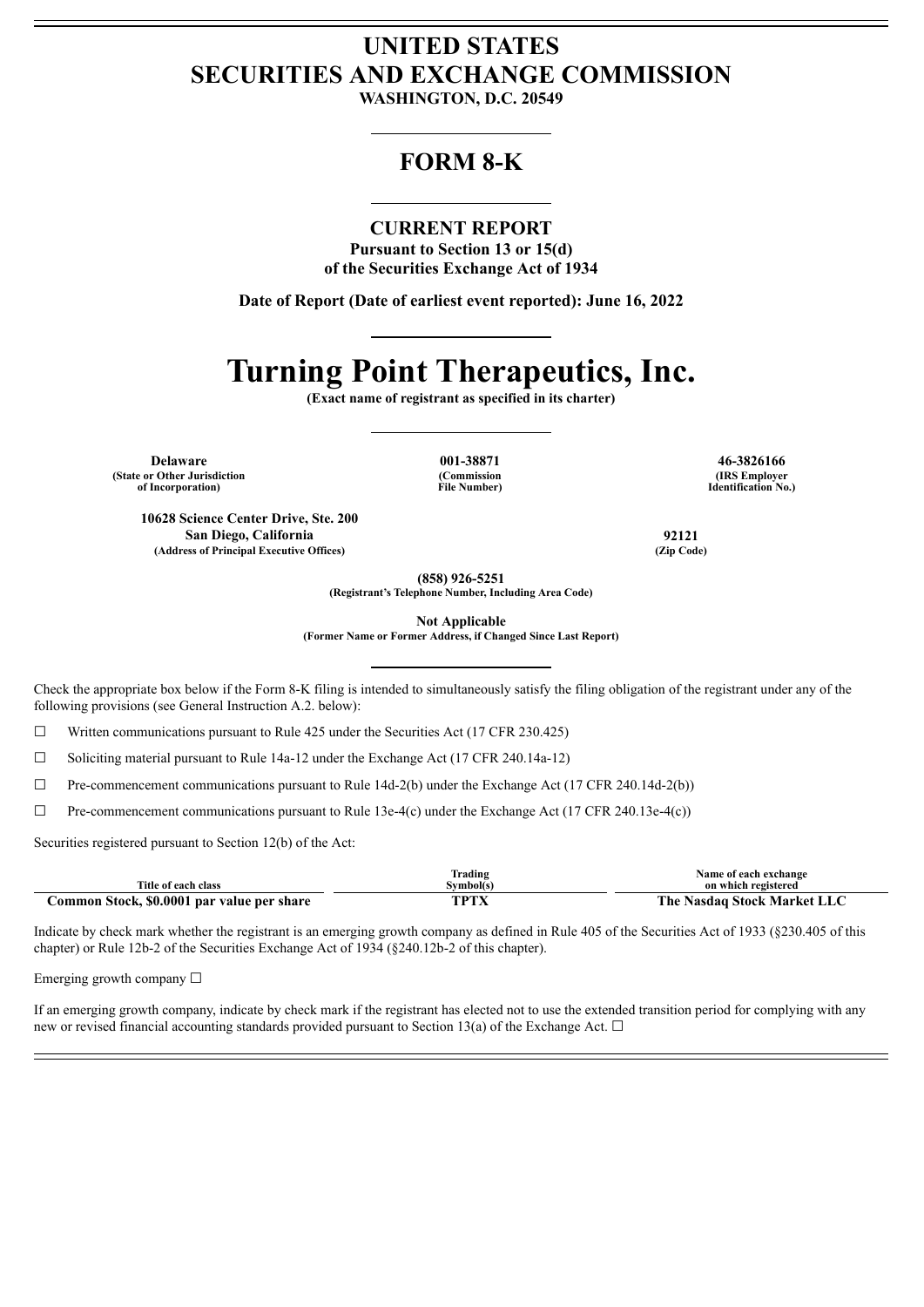#### **Item 5.07 Submission of Matters to a Vote of Security Holders.**

On June 16, 2022, Turning Point Therapeutics, Inc. (the "Company") held its 2022 Annual Meeting of Stockholders (the "Annual Meeting"). As of April 18, 2022, the record date for the Annual Meeting, 49,666,288 shares of common stock were outstanding and entitled to vote at the Annual Meeting. A summary of the matters voted upon by stockholders at the Annual Meeting is set forth below. Voting results are, when applicable, reported by rounding fractional share voting down to the nearest round number.

#### *Proposal 1: Election of Directors*

Π

The Company's stockholders elected the two persons listed below as Class III directors, each to serve until the Company's 2025 Annual Meeting of Stockholders and until their respective successors are duly elected and qualified, or until their earlier death, resignation or removal. The final voting results are as follows:

| <b>Name of Director Elected</b> | Votes For    | <b>Votes Withheld</b> | <b>Broker Non-Votes</b> |
|---------------------------------|--------------|-----------------------|-------------------------|
| Mark J. Alles                   | 31, 342, 218 | 13,093,788            | 2,099,409               |
| Barbara W. Bodem                | 30,460,874   | 13,975,132            | 2,099,409               |

#### *Proposal 2: Advisory Vote on Executive Compensation*

The Company's stockholders approved, on an advisory basis, the compensation paid to the Company's named executive officers, as disclosed in the proxy statement. The final voting results are as follows:

| Votes For  | Votes<br>Against | Abstentions | <b>Broker Non-Votes</b> |
|------------|------------------|-------------|-------------------------|
| 20 USS 338 | .055             | $-20h$      | 409                     |
|            | OC               |             | <b>090</b>              |

#### *Proposal 3: Ratification of the Selection of Independent Registered Public Accounting Firm*

The Company's stockholders ratified the selection by the Audit Committee of the Company's Board of Directors of Ernst & Young LLP as the Company's independent registered public accounting firm for the fiscal year ending December 31, 2022. The final voting results are as follows:

| . .<br><b>Votes For</b> | Against<br>votes | Abstentions   | <b>Non-Votes</b><br>Broker |
|-------------------------|------------------|---------------|----------------------------|
| $\sim$                  | 10<br>hД         | $\sqrt{2}$ 10 | _                          |